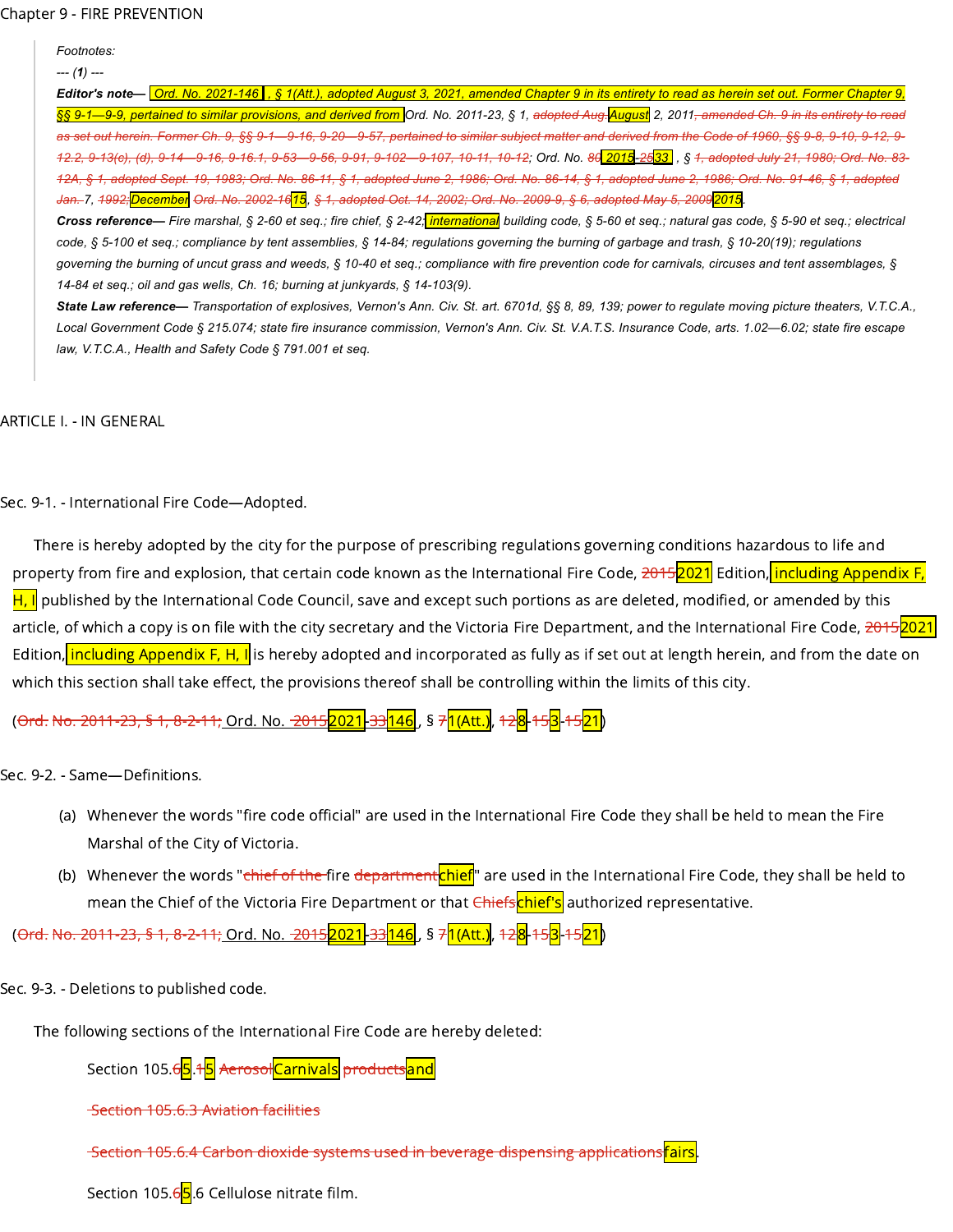Section 105.6.7 Combustible dust-producing operations. Section 105.6.8 Combustible fibers. Section 105.6.9 Compressed gasses. Section 105.65.10 Covered and open mall buildings. Section 105.6<mark>5</mark>.<del>11 Cryogenic fluids.</del> Section 105.6.13 Dry cleaning. Section 105.6.14<mark>15</mark> Exhibits and trade shows. Section 105.6<mark>5.1617</mark> Fire hydrants and valves. Section 105.65.17 Flammable and combustible liquids. Section 105.6.18<mark>19</mark> Floor finishing. Section 105.65.<sup>49</sup>20 Fruit and crop ripening. Section 105.6<mark>5</mark>.2021 Fumigation and insecticidal fogging. Section 105.6<mark>5</mark>.<del>21 Hazardous materials.</del> Section 105.6.22 HPM facilities. Section 105.6.23 High-piled storage. Section 105.6.25<mark>26</mark> Industrial ovens. Section 105.6<mark>5</mark>.<del>26<mark>27</mark> Lumber yards and woodworking plants.</del> Section 105.6.28 LP-gas. Section 105.6.29 Magnesium. Section 105.6.30 Miscellaneous combustible storage. Section 105.6.3133 Motor fuel-dispensing facilities. Section 105.6<mark>5</mark>.35<mark>51</mark> OrganicPrivate coatings.fire hydrants Section 105.6<mark>5</mark>.3950 PyroxylinTire-rebuilding plastics.plants Section 105.6<mark>5</mark>.40<mark>52</mark> Refrigeration Wood equipment.products Section <del>105<mark>107</mark>.6.41<mark>3</mark> Repair<mark>Permit</mark> garages and motor fuel-dispensing facilities.<mark>Valuations</mark></del> Section <del>105<mark>111.</mark>6.42<mark>3</mark> Rooftop heliports.Qualifications</del> Section <del>105</del>1103.65.432 SprayingGroup or dipping.12 Section <del>105<mark>1103</mark>.6<mark>5.</mark>473 WasteGroup handling.</del>I-2, Condition 2 Section 105<mark>1105</mark>.6.48<mark>9</mark> WoodGroup products. Section 5601.1.3 Fireworks Exception Items <mark>I-</mark>2 and <mark>Automatic</mark> 4.<mark>Sprinkler System</mark>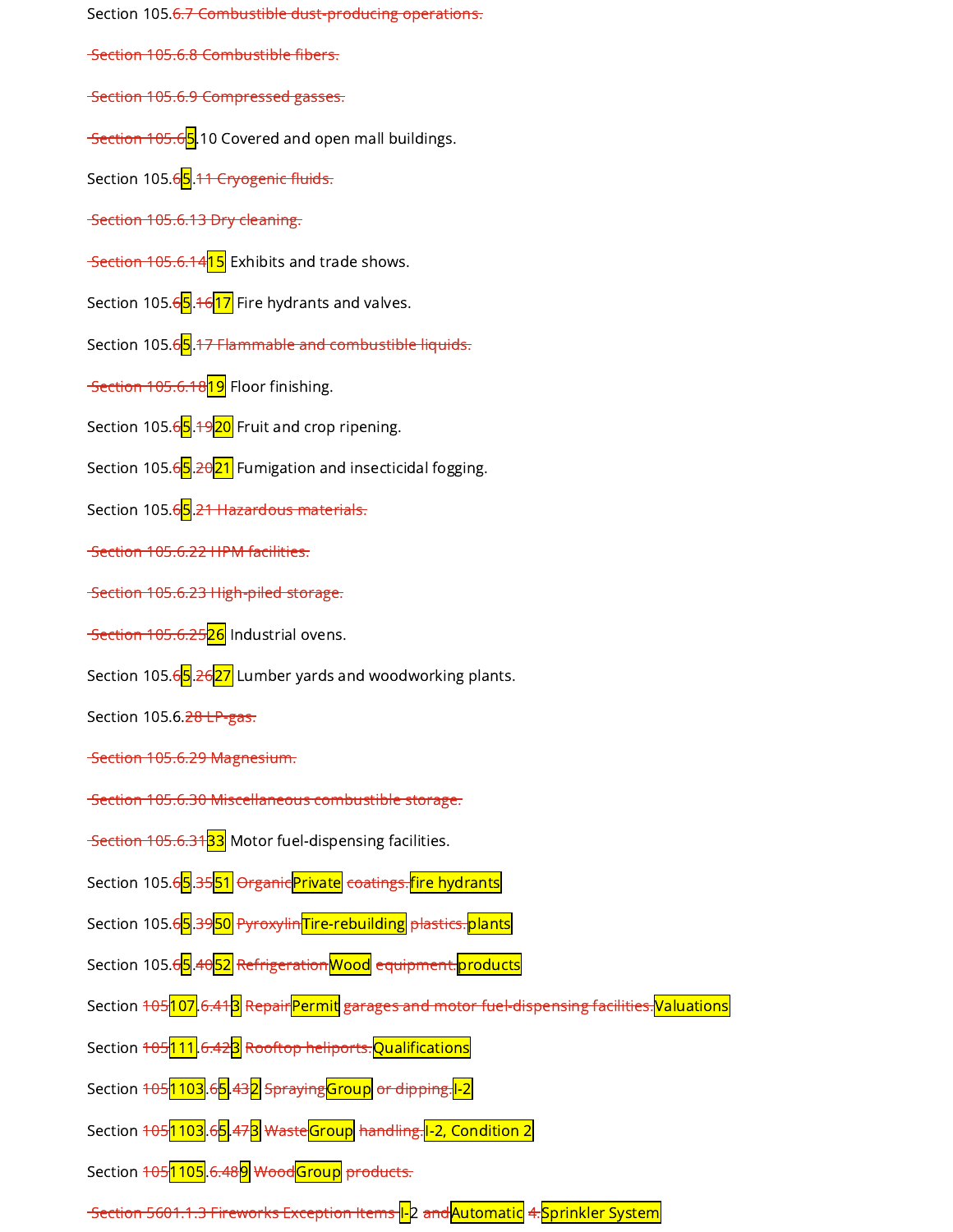(<del>Ord. No. 2011-23, § 1, 8-2-11;</del> Ord. No. <del>2013<mark>2021</mark> 11, § 1, 5-21-13; Ord. No. 2015-33</del>146 , § 71(Att.), 12<mark>8</mark>-15<mark>3</mark>-15<mark>21</mark>)

Sec. 9-4. - Amendments to the Fire Code.

The following sections of the International Fire Code are hereby amended as hereinafter indicated:

- (1) *Section <del>105</del>101*.61 Title.<del>27</del> These regulations shall be known as the Fire Code of the City of Victoria, hereinafter referred to i<del>ncludeas</del> "Exception: this Floor cleaning appliances code. "
- (2) *Section <del>105</del>103.6.341 <del>to include "Exception: Places</del>Creation</mark> of <del>Worship<mark>lagency.</mark> The Victoria Fire Marshal's Office is</del>* hereby created and the official in charge thereof shall be known as the fire code official. The function of the agency shall be the implementation, administration and enforcement of the provisions of this code."
- (3) *Section <del>108</del>105.5.25 Hot Work Operations.* An operational permit is required for hot work including, but not limited to:
	- 1.

 $\overline{2}$ .

3.

4.

5.

Public exhibitions and demonstrations where hot work is conducted.

Use of portable hot work equipment inside a structure.

**Exception:** Work that is conducted under a construction permit.

**Fixed-site hot work equipment, such as welding booths.** 

 $\vert$  Hot work conducted within a wildfire risk area.

Application of roof coverings with the use of an open-flame device.

**Exception:** Work that is conducted under a construction permit.

6.

Where approved, the fire code official shall issue a permit to carry out a hot work program. This program allows approved personnel to regulate their facility's hot work operations. The approved personnel shall be trained in the fire safety aspects denoted in this chapter and shall be responsible for issuing permits requiring compliance with the requirements found in Chapter 35. These permits shall be issued only to their employees or hot work operations under their supervision.

 $\boxed{(4)}$ 

Section 105.5.36 to include "Exception: Houses of Worship"

 $\sqrt{(5)}$ 

Section 105.5.38 Outdoor Assembly Event. An operation permit is required to conduct an outdoor assembly event where planned attendance exceeds 1,000 persons.

Exceptions:

1.

Parades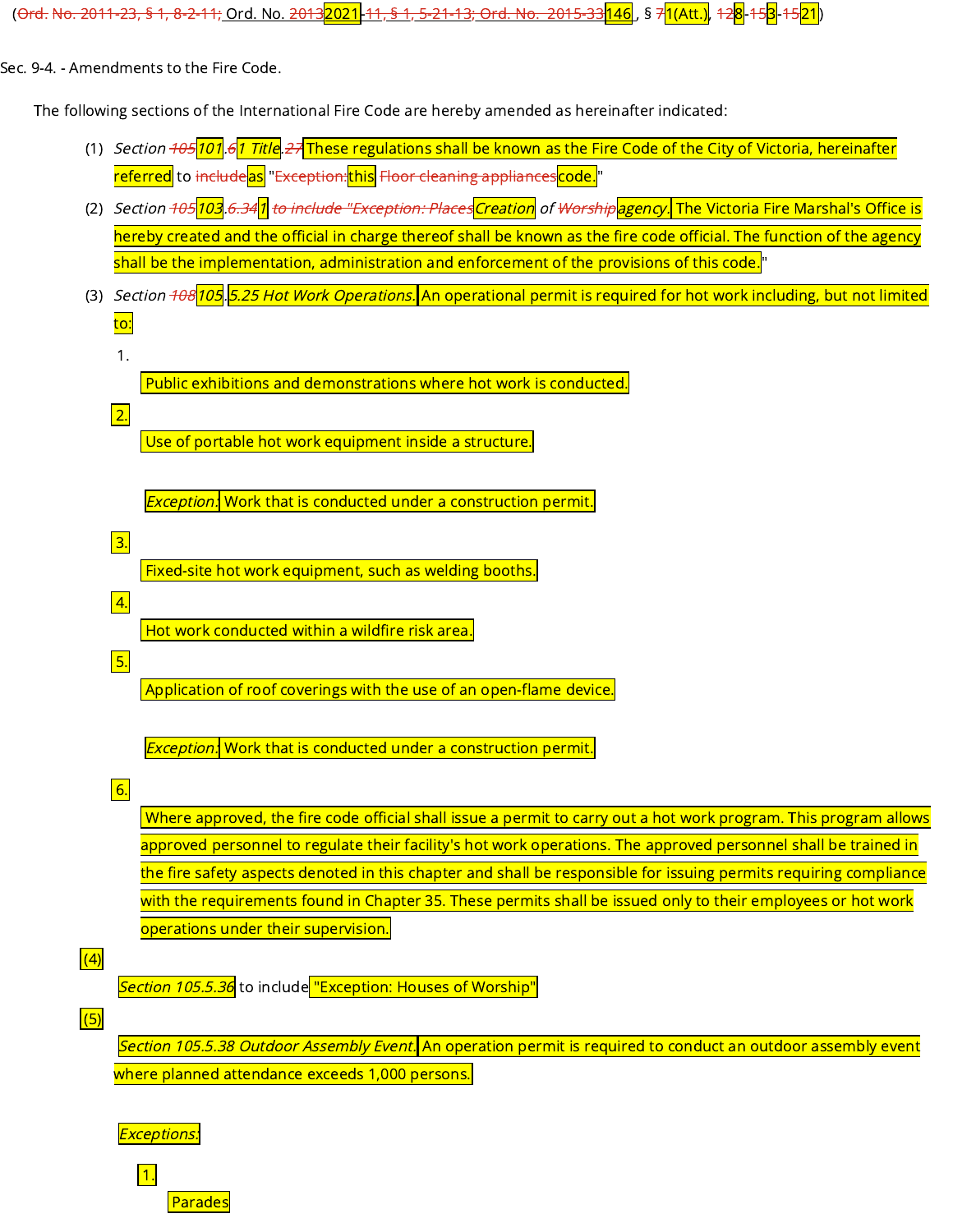An athletic event in facilities designed for athletic events

 $\vert$  An event wholly contained on property specifically designed or suited for the event and which holds a certificate of occupancy for such use including adequate parking.

 $(6)$ 

 $\boxed{2}$ .

 $|3.$ 

Section 105.5.39 to read "An operational permit is required to operate a bar, nightclub, drinking establishment, or similar business, regardless of its status with the Texas Alcoholic Beverage Commission.

(7)

Each

Section 111.1.1 to read "The duties of the board of appeals mayshall be delegated to the City of Victoria Board of Adjustments and Appeals."

(4<mark>8</mark>) *Section <del>109</del>112.3<mark>4</mark> Violation Penalties* is amended to read: Persons who shall violate a provision of this code or shall fail to comply with any of the requirements thereof or shall erect, install<mark>, alter</mark>, repair, or do work in violation of the approved construction documents or directive of the fire code official, or a permit or certificate used under the provisions of this code shall be <mark>guilty of a Class C [Misdemeanor](https://library.municode.com/) and </mark>subjected to the penalties as defined in <u>Section</u> 1-8 of the Code of Ordinances of the City of Victoria.

day <del>The transmission of a false or nuisance alarm is<mark>that</mark> a violation <del>of<mark>continues</mark> this<mark>after</mark> code.<mark>due</mark> Facilities</mark>notice</del></del> transmitting<mark>has</mark> more<mark>been</mark> than two nuisance alarms within a 12 month period<mark>served</mark> shall be <del>subject to</del>deemed a \$100Separate fee for each subsequent nuisance alarm. Individuals causing a false alarm shall be subject to the Violation penalties listed above, and/or any provisions listed in the Texas Penal Codeoffense.

- (5<mark>9</mark>) *Section <del>111</del>|113</mark>.2 Issuance to read:* "<del>A<mark>The</mark> stop work order shall be in writing and shall be given to the *owner* of the</del> property, or to the *owner's* authorized agent or to the person <del>doing<mark>performing</mark> the work. If no one is present at the</del> time of issuance, a stop work order shall be posted on the front entrance of the structure, or on the fire protection system where work shall stop. Upon issuance of a stop work order, the cited work shall immediately cease. The stop work order shall state the reason for the order, and the conditions under which the cited work is authorized to resume."
- (6<mark>10</mark>) *Section <del>202</del>114.5 <del>Ambulatory</del>Method <del>Care<mark>of</mark> Facility<mark>Service.</mark> Such notice shall be deemed properly served where a</mark>*</del> copy thereof is served in accordance with one of the following methods. Buildings

A copy is delivered to the owner personally.

A copy is sent by certified or <del>portions<mark>registered</mark> thereof used<mark>mail</mark> to provide<mark>the</mark> medical<mark>owner at the last</mark></del> known address with return receipt requested.

 $\overline{A}$  copy is posted on or near the front door of the structure, surgical

A copy is delivered in any other manner as prescribed by local law.

Reserved.

1.

2.

3.

4.

 $(12)$ 

 $(11)$ 

Section 307.1.1 Prohibited open burning. Open burning that is offensive or objectionable because of smoke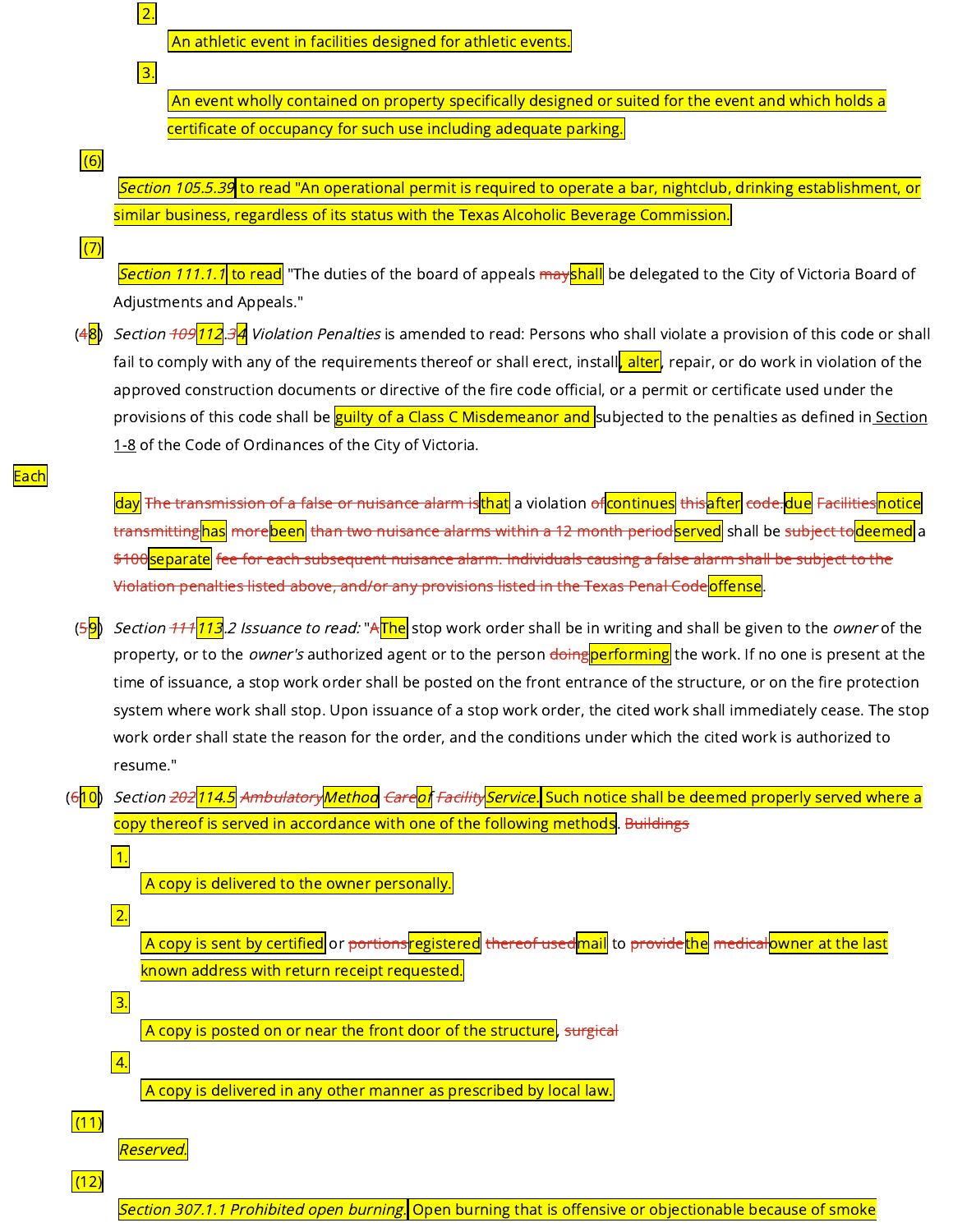emissions or when atmospheric conditions or local circumstances make such fires hazardous.

**Exception.** (No change)

## $(13)$

Section 307.2 Permit Required. A permit shall be obtained from the fire code official in accordance with section 105.5 prior to kindling a fire for recognized silvicultural or range or wildlife management practices, psychiatric, prevention <del>nursing</del>or control of disease or pests, or <del>similar <mark>open</mark> care</del>burning. <del>on</del> Application afor such approval shall only be presented by and permits issued to the owner of the land which the fire is to be kindled.

## $(14)$

Section 307.4 Location. The location for open burning shall not be less than 24-hour300 basisfeet to (91440 persons<mark>mm)</mark> who<mark>from</mark> are<mark>any</mark> rendered<mark>structure</mark> i<del>ncapable<mark>that</mark> of<mark>is</mark> self-preservation</mark>not owned by the</del> services<mark>applicant,</mark> providedand not less than 100 feet (30480 mm) from any structure, and provisions shall be made <mark>to prevent the fire from spreading to within 50 feet (15240 mm) of any structure</mark>. <del>This</del>

#### group

may*Exceptions:* i<del>nclude</del>(No change)

# $(15)$

Section 308.1.6.3 Sky Lanterns. A person shall not release or cause to be released an unmanned free-floating device <mark>containing an open flame or other heat source, such as,</mark> but not limited to <del>the following: dialysis centers</del>, <del>sedation<mark>a</mark>l</del> dentistry, sky surgery centers, colonic centers, psychiatric centers antern.

(7<mark>16</mark>) Section 308.2 Permits required. Permits shall be obtained from the fire code official in accordance with Section 105.5 prior to engaging in the following activities involving open flame, fire and burning:

## 1.

Use of a torch or flame-producing device to remove paint from a structure.

# 2.

Use of open flame, fire or burning in connection with Group A or E occupancies.

 $\mathsf{\mathit{Exception}}$  (1). A permit is not required for the use of candles or incense in a house of worship.

Exception (2) A permit is not required in occupancies in occupancies protected by an automatic sprinkler system.

## 3.

Use or operation of torches or other devices, machines or processes liable to start or cause fire in a or on wildfire risk areas.

## 4.

Preparation of flaming foods or beverages in places of assembly and drinking or dining establishments.

# $(17)$

Section 311.5 Placards. Any vacant or abandoned buildings or structures determined to be unsafe pursuant to Section 110 of this code relating to structural or interior hazards may be marked as required by Sections 311.5.1 through 311.5.5.

 $(8|18)$ Section 319.4.1 Fire protection for cooking equipment. Cooking equipment shall be protected by automatic fire extinguishing systems in accordance with Section 904.13. Existing mobile food preparation vehicles shall comply with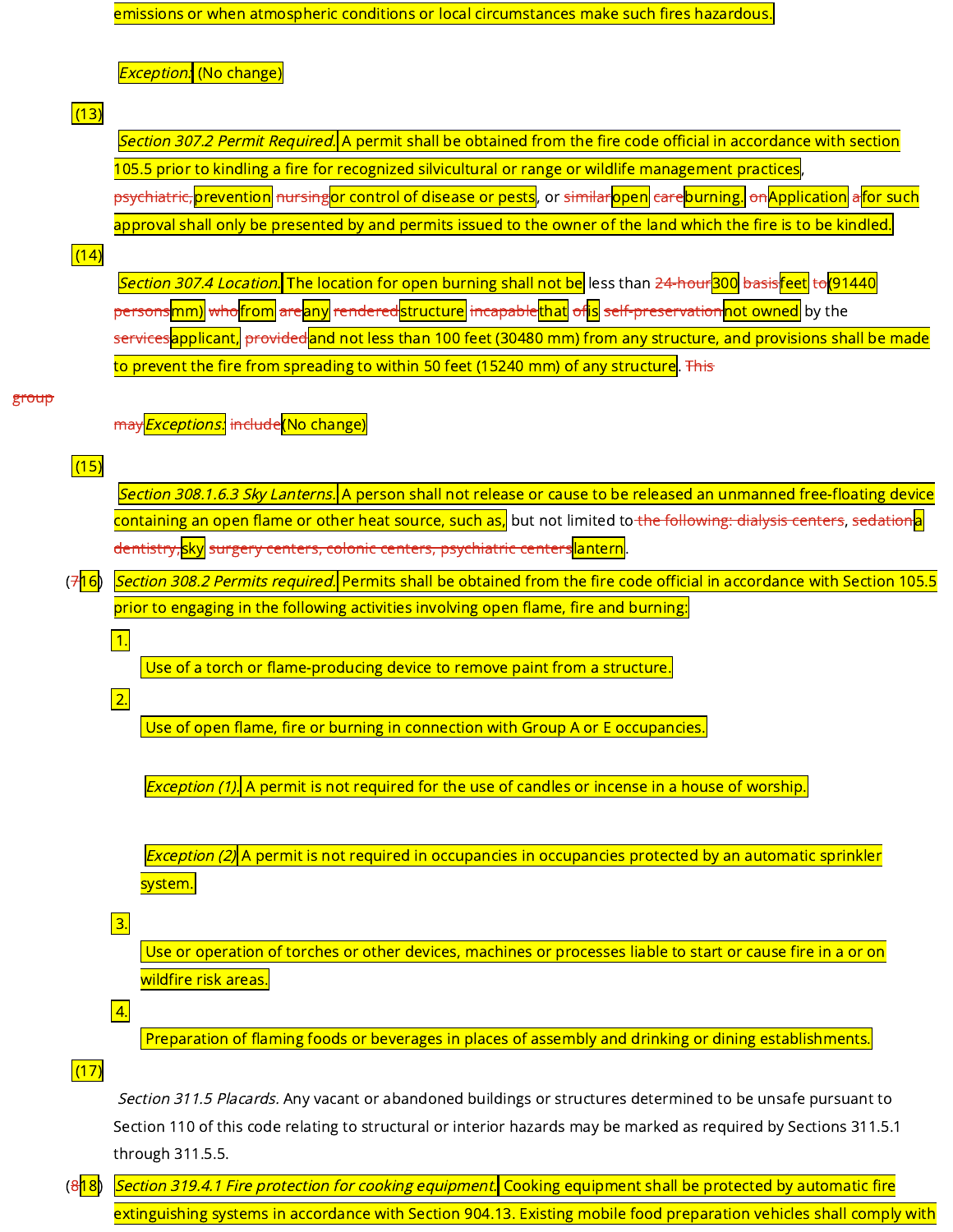$(19)$ 

Section 505.1 Address identification. New and existing buildings shall be provided with approved address identification. The address identification shall be legible and placed in a position that is visible from the street or road fronting the property. Address identification characters shall contrast with their background. Address numbers shall be Arabic numbers or alphabetical letters. Numbers shall not be spelled out. Each character shall be not less than 6 inches high with a minimum stroke width of 1 inch. Where required by the fire code official, address identification shall be provided in additional approved locations to facilitate emergency response. Where access is by means of a private road and the building cannot be viewed from the public way, a monument, pole, or other sign or means shall be used to identify the structure. Address identification shall be maintained.

- (<del>9<mark>20</mark>)</del> *Section 609.3.3.3: Records.* Records for inspections shall state the individual and company performing the inspection, a description of the inspection and when the inspection took place. Records for cleaning shall state the individual and company performing the cleaning and when the cleaning took place. Such records shall be completed after each inspection or cleaning and maintained. Inspection and cleaning reports shall be submitted to the fire code official using an approved method.
- $(1021)$ Reserved.
- $(22)$

Section 903.2.7<mark>8</mark> Group M<mark>R.</mark> Item<mark>An</mark> 4:automatic Asprinkler system</mark> installed in accordance with Section 903.3 shall be provided throughout all buildings with a Group MR <del>occupancy fire area.</del>

 $Exception.$  Buildings with up to four dwelling units.

## $(23)$

Section 903.2.9.4 Group S-1 upholstered furniture and mattresses. An automatic sprinkler system shall be provided <mark>throughout a Group S-1 fire area where the area</mark> used for the <del>display, </del>storage or<del>-sale of</del> upholstered furniture <del>and/</del>or mattresses exceeds 5,000 square feet<mark> (464 m <sup>2</sup> ).</mark>

Exception (1). Self-service storage facilities not greater than one story above grade plane where all storage spaces can be accessed directly from the exterior.

*Exception (2)*: Self-service storage facilities with fire areas not larger than 6,000 square feet.

 $(1124)$ Section 903.4.2 Alarms. An approved audible visual device, located on the exterior of the building in an approved location, shall be connected to each automatic sprinkler system. Such sprinkler water-flow alarm devices shall be activated by water flow equivalent to the flow of a single sprinkler of the smallest orifice size installed in the system. Where a fire alarm system is installed, actuation of an automatic sprinkler system shall actuate the building fire alarm system. Where a fire alarm system is not installed, an interior audible visual device shall be located inside the protected occupancy in an approved location. It is not the intent of this section to imply the audible/visual device(s) must comply with NFPA 72 or the Americans with Disabilities Act when the only requirement for audible visual devices is caused by this section.

 $(25)$ 

Section 904.2.2 Commercial hood and duct systems. Each required new and existing commercial kitchen exhaust hood and duct system required by Section 606 to have a Type I hood shall be protected with an approved automatic fire-extinguishing system in accordance with this code.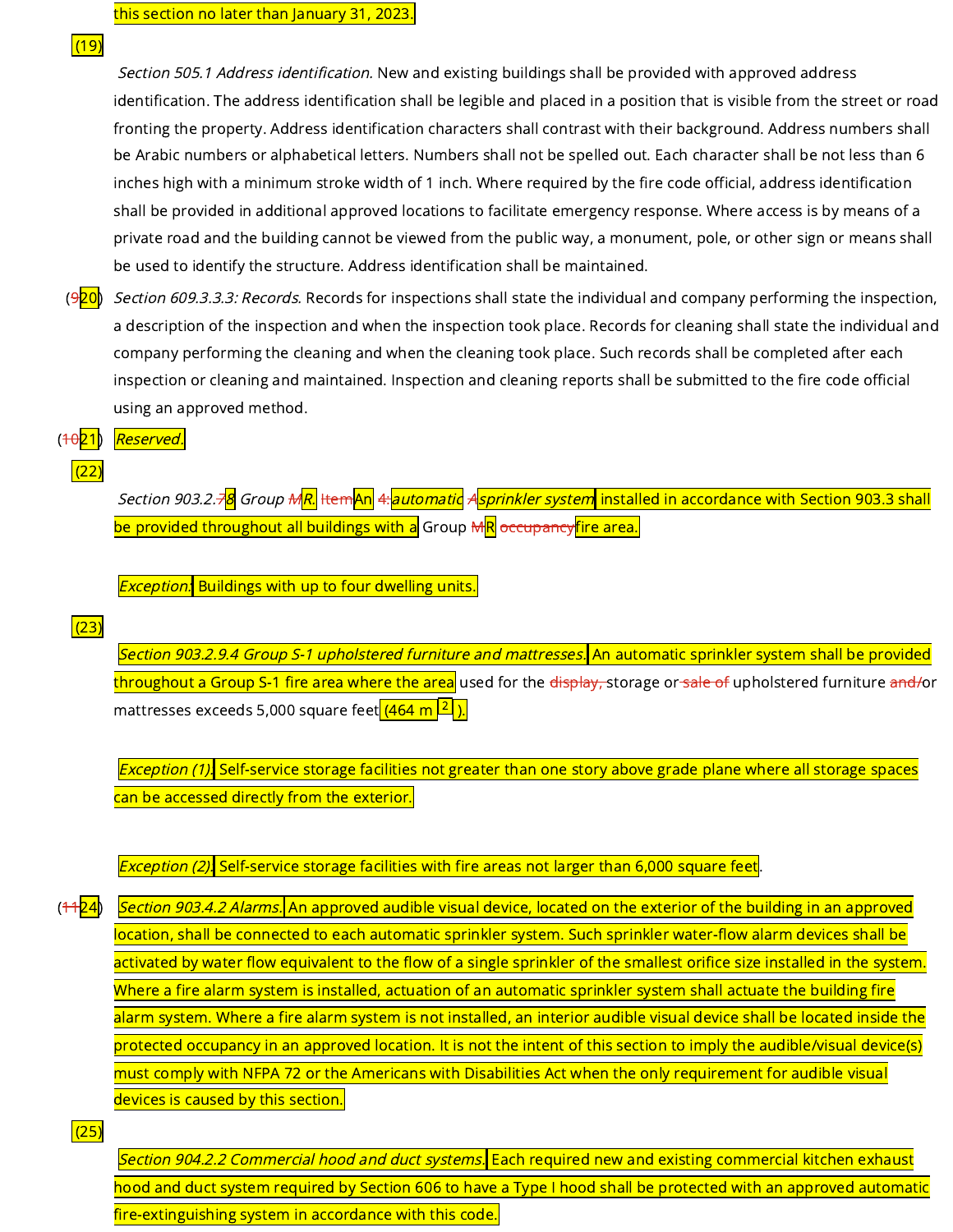| (26)                                 |                                                                                                                                                                                                                           |  |  |  |
|--------------------------------------|---------------------------------------------------------------------------------------------------------------------------------------------------------------------------------------------------------------------------|--|--|--|
|                                      | <i>Section 1103.5.1 Group A-2.</i> Where alcoholic beverages are consumed in an A-2 occupancy having an occupant load                                                                                                     |  |  |  |
|                                      | of 350 or more, the fire area containing the Group A-2 occupancy shall be equipped with an automatic sprinkler                                                                                                            |  |  |  |
|                                      | system in accordance with Section 903.3.7 <mark>1.1.</mark> H <del>ose</del> ∏he threads is amended to read: Fire hose threads and fittings                                                                               |  |  |  |
|                                      | <del>used in connection with<mark>required</mark> automatic sprinkler <del>systems<mark>system</mark> shall be National<mark>installed</mark> Standard<mark>by</mark></del></del>                                         |  |  |  |
|                                      | HoseDecember <del>Thread 31, 2023</del> .                                                                                                                                                                                 |  |  |  |
| ( <del>12</del> 27                   | Reserved.                                                                                                                                                                                                                 |  |  |  |
|                                      | Section 5601.2.4 Financial responsibility is amended to read: Before a permit is issued, as required by Section 5601.2,                                                                                                   |  |  |  |
|                                      | the applicant shall file with the jurisdiction a corporate surety bond in the principal sum of \$1,000,000 or a public                                                                                                    |  |  |  |
|                                      | liability insurance policy for the same amount, for the purpose of the payment of all damages to persons or property                                                                                                      |  |  |  |
|                                      | that arise from, or are caused by the conduct of any act authorized by the permit upon which any judicial judgment                                                                                                        |  |  |  |
|                                      | results. The fire code official is authorized to specify a greater or lesser amount when, in his or her opinion,                                                                                                          |  |  |  |
|                                      | conditions at the location of use indicate a greater or lesser amount is required. Government entities shall be exempt                                                                                                    |  |  |  |
|                                      | from this bond requirement.                                                                                                                                                                                               |  |  |  |
| (1428)                               | Section 5608 Reserved 2.1 Outdoor Fireworks Displays is amended to read:                                                                                                                                                  |  |  |  |
| <b>The</b>                           | Section 6103.2. 1. 7                                                                                                                                                                                                      |  |  |  |
| following Use                        |                                                                                                                                                                                                                           |  |  |  |
| <del>requirement</del>               | <mark>for</mark> Furnish <mark>food</mark> written <mark>preparation.</mark> permission <mark>Where</mark> from <mark>approved,</mark> the <mark>listed</mark> property <mark>LP-gas</mark> owner <mark>commercial</mark> |  |  |  |
| <del>s must be</del>                 | <del>where<mark>food</mark> the service display appliances is are allowed</del> to be <del>located. used</del>                                                                                                            |  |  |  |
| met by an                            | for restaurants,<br>food-                                                                                                                                                                                                 |  |  |  |
| applicant in                         | mobile Provide <mark>food</mark> apreparation <del>qualified<mark>vehicles,</mark> pyrotechnicand</del> technician <mark>in</mark> who <mark>attended</mark><br>preparation                                               |  |  |  |
| <del>order to</del>                  | will commercial be food-catering present operations at in all accordance times during with the<br>2.within                                                                                                                |  |  |  |
| obtain a                             | display. International                                                                                                                                                                                                    |  |  |  |
| <del>permit</del>                    | $\exists$ .                                                                                                                                                                                                               |  |  |  |
| approval of                          | Employ a sufficient amount of fire department staff to enforce <mark>Code,</mark> the f <del>ire</del> lnternational                                                                                                      |  |  |  |
| <del>the fire code</del>             | codes Mechanical for Code, publicNFPA safety 58 during and the display. Texas                                                                                                                                             |  |  |  |
| official for a                       |                                                                                                                                                                                                                           |  |  |  |
| fireworks                            | -Allow only persons who are under the direct supervision of the pyrotechnic technician to discharge                                                                                                                       |  |  |  |
| display. The                         | the fireworksRules.                                                                                                                                                                                                       |  |  |  |
| applicant<br>shall <mark>(29)</mark> | Reserved Section 6104.2 Maximum capacity within established limits. Within the limits established by<br>(1530)                                                                                                            |  |  |  |
|                                      | law restricting the storage of liquified petroleum gas from the protection of heavily populated or                                                                                                                        |  |  |  |
|                                      | congested areas, the aggregate capacity of any one installation shall be in accordance with Texas                                                                                                                         |  |  |  |
|                                      | <b>Railroad Commission Rules</b> .                                                                                                                                                                                        |  |  |  |
|                                      |                                                                                                                                                                                                                           |  |  |  |

 $(16)$ 

**Section 6104.2.** 

Exceptions:

1. The fire chief may approve the placement of aboveground or below ground containers for single family residential, multi-family residential or commercial occupancies on a case-by-case base provided the container and appurtenances are listed and installed in accordance with that listing and issues such as zoning and fire exposures are addressed adequately.

(17) Appendices B, C and D are amended to provide that the provisions of said appendices are not mandatory, but may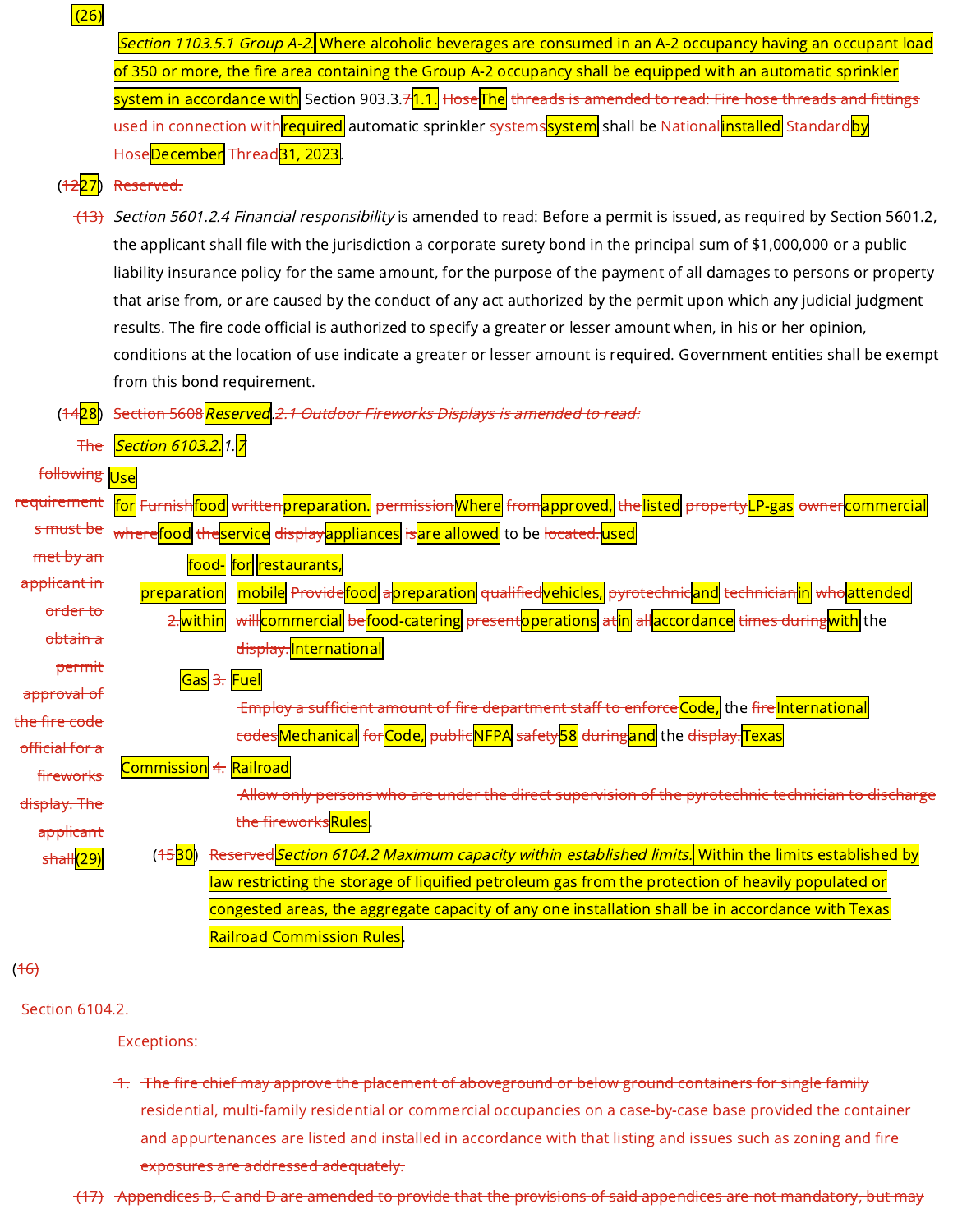be used as a basis for the exercise of discretion by the fire official.

<del>(Ord. No. 2011-23, § 1, 8-2-11;</del> Ord. No. <del>2013<mark>2021</mark>. 11, § 1, 5-21-13; Ord. No. 2015-33<mark>146</mark> , § 7<mark>1(Att.)</mark>, 12<mark>8</mark>-15<mark>3</mark>-15<mark>21</mark>)</del>

Sec. 9-5. - Arson and false fire alarm; reward for conviction.

- (a) The mayor is hereby authorized to offer a standing reward of two hundred fifty dollars (\$250.00), payable to any person furnishing information leading to the arrest and conviction of one or more persons guilty of arson in connection with any one fire, and when information is given by more than one person leading to the arrest and final conviction of any person guilty of arson, then the reward of two hundred fifty dollars (\$250.00) will be prorated.
- (b) No officer in the employ of the city, county or state, whose duty it is to detect violations of the law or make arrests in connection therewith, shall be entitled to any reward for information leading to the arrest or conviction of any person guilty of arson.
- (c) The city does hereby offer a reward of one hundred dollars (\$100.00) to be paid to any person furnishing information leading to the arrest and conviction of any person giving a false fire alarm, that is, giving an alarm of fire when there is no fire, falsely and maliciously, by any means whatsoever in the city, or making any attempt to commit such criminal act.
- ( Ord. No. <del>2011<mark>2021</mark>-23<mark>146</mark> , § 1<mark>(Att.)</mark>, 8-<del>2</del>3-<del>11</del>21</mark>)</del>

Sec. 9-6. - Opening, adjusting fire hydrants.

No person other than an employee of the city or a duly authorized independent contractor of the city shall open, adjust or attempt to repair any fire hydrant within the city limits.

**Exception:** Utility and fire sprinkler contractors conducting flow tests, required inspections and tests.

( <u>Ord. No. <del>2011</del><mark>2021</mark>-23<mark>146</mark> , § 1<mark>(Att.)</mark>, 8-<del>2<mark>3</mark>.41<mark>21</mark>)</del></u>

Secs. 9-7, 9-8. - Reserved.

Sec. 9-9. - Additions to published code.

The following sections of the International Fire Code are hereby added:

(1) <mark>Section 102.1.1 Reconstruction and remodel.</mark> A building that is being altered, remodeled or reconstructed where the cost of construction is equal to or greater than 50% of the assessed value of the structure, as determined by the Victoria County Appraisal District and invokes the Architect and Engineer Act, shall comply with Chapters 9 and 10 of this code.

 $(2)$ 

Section 102.7.3 Alternative editions of referenced codes and standards. The fire code official is authorized to utilize more current newer editions of the referenced codes standards and standards.

(2) Section 103.1.1 Enforcement of adopted codes shall be added to read: The City of Victoria hereby establishes a fire prevention division as described<mark>listed</mark> in <del>Section</del>Chapter 103 of the International Fire Code, 2015 edition. This division shall be referred to as the Fire Marshal's Office. The Fire Marshal's Office is charged with enforcement of the International Fire Code, as amended, as well as other ordinances and laws over which the Fire Marshal's Office has responsibility. The Fire Marshal's Office has the authority to enforce any life safety provision of the current adopted Building Code, Fuel Gas Code, Mechanical Code, Electrical Code, or Existing Building Code. Any interpretation of the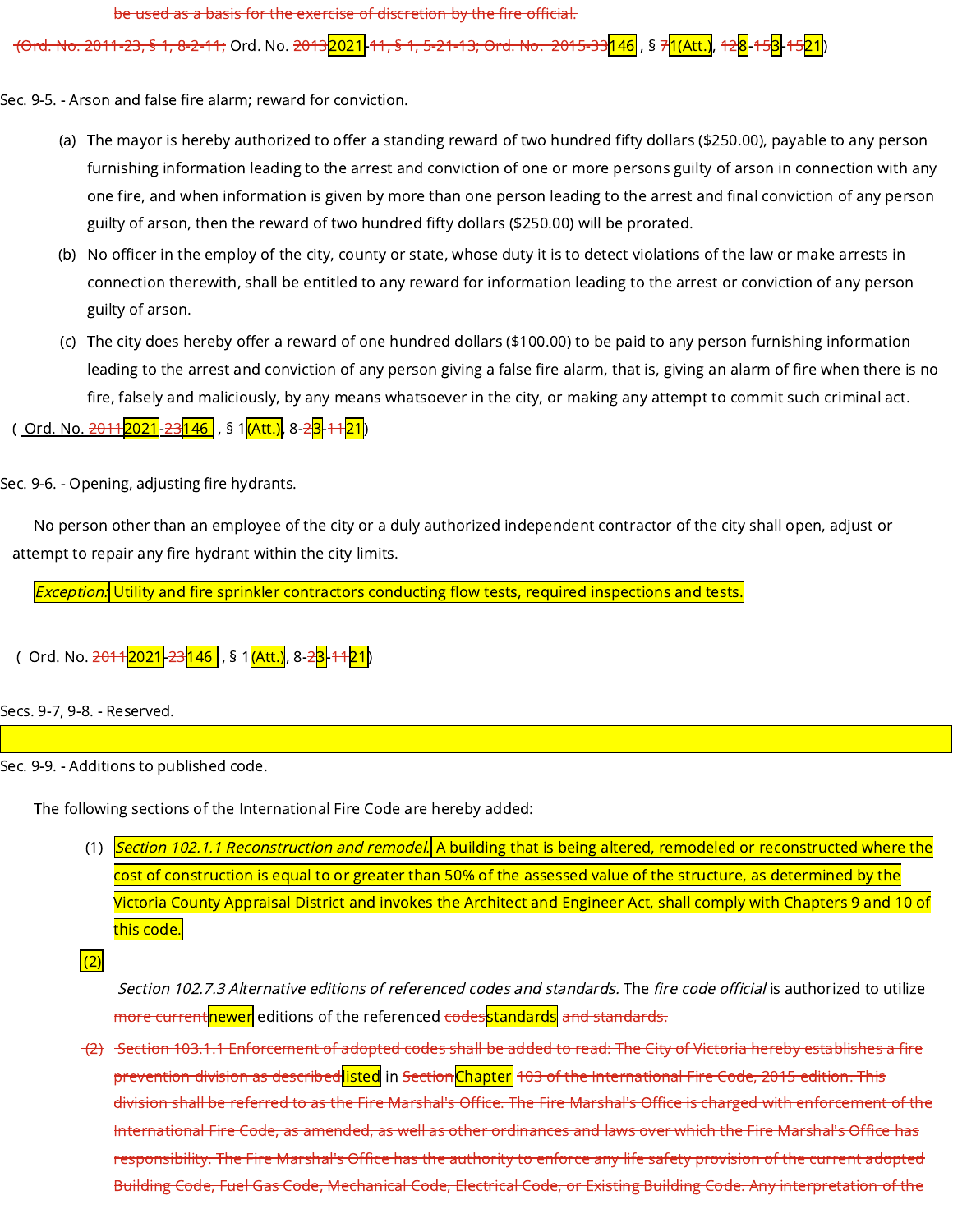Building, Mechanical, Electrical, or Existing Building Codes are the sole responsibility of the Authority Having Jurisdiction over the code in question. Corrective notices, citations, or other corrective actions as allowed by law may be issued for violations of the reference codes<mark>80</mark>.

(3) Section 105.4 Revocation Item 8. The permittee failed to comply with applicable local and state rules, laws, and regulations.

#### $(4)$

Section 105.5.53 Day Cares. An operation permit is required for the operation of a child day care in a commercial or residential building.

 $Exception$ : Child day cares located in public or private school buildings.

## $(5)$

Section 105.6.25 Electronic access control systems. Construction permits are required for the installation or modification of an electronic access control system, as specified in [Chapter](https://library.municode.com/) 10. A separate construction permit is required for the installation or modification of a fire alarm system that may be connected to the electronic access control system. Maintenance performed in accordance with this code is not considered a modification and does not require a permit.

#### $(6)$

105.6.27 Fuel-dispensing devices. A construction permit is required for the installation, modification or removal of a fuel dispensing device. Maintenance in accordance with this code does is not considered a modification and does not require a permit.

## $(7)$

Section 112.5 False or Nuisance Alarms. The transmission of a false or nuisance alarm is a violation of this code. Facilities transmitting more than two nuisance alarms within a 12-month period shall be subject to a \$100.00 fee for each subsequent nuisance alarm. Individuals causing a false alarm shall be subject to the Violation penalties listed above, and/or any provisions listed in the Texas Penal Code

#### $(8)$

Reserved.

#### $(9)$

Section 311.3.1 Securing and removing burned structure after fire is added to read: Whenever any structure in the City of Victoria is damaged or destroyed by fire, the owner thereof or the person in charge of or in control of the property shall secure the property to prevent unauthorized entry within ten (10) days after the fire, and shall remove from the premises all refuse, debris, charred lumber, destroyed or damaged portions of the structure and any materials damaged or destroyed by fire within ten (10) days after receipt of notice from the Fire Marshal's Office. It is a defense to prosecution under this section for failure to remove refuse, debris, charred lumber, damaged portions of the structure or any materials damaged or destroyed by fire that there is a need to preserve the scene for further investigation or evaluation.

 $(4|10)$ Section 319.10.3.1 Fuel gas control valves. A shut off valve to the fuel gas system shall be located on the exterior of the mobile food preparation vehicle and between 3 feet and 6 feet above the ground. Shut off valves shall be clearly marked, unobstructed, and easily operated.

 $(11)$ 

Section 503.2.5 Exception. The fire code official is authorized to increase the dimension of 150 feet (45 720 mm) where the building is equipped with an approved automatic sprinkler system installed in accordance with Section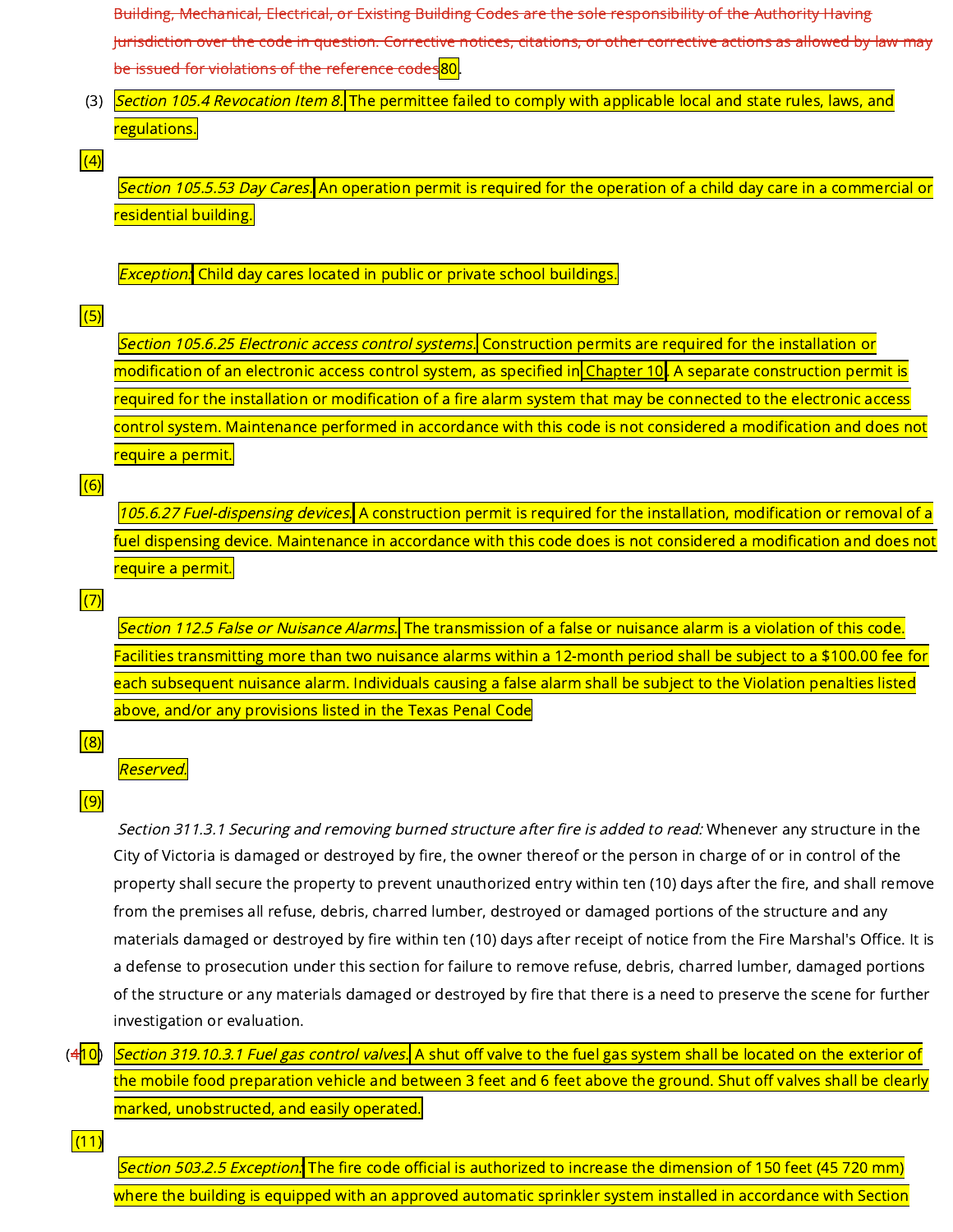$(12)$ 

Section 503.3.1 Striping. Fire apparatus access roads shall be continuously marked by painted lines of red traffic paint six (6) inches in width to show the boundaries of the fire apparatus access road. The works "NO PARKING FIRE LANE" or "FIRE LANE NO PARKING" shall appear in four (4) inch white letters at 25 feet intervals on the red border markings along both sides of the fire apparatus access roads.

- $(5|13)$ *Section 901.6.2<mark>3</mark>.2 Reports:* Inspection, test and maintenance records shall be submitted to the fire code official using an approved method.
- $(6|14)$ Reserved.
- $(15)$

Section <del>903<mark>507</mark>.2<mark>6 Fire Hydrant Identification</mark>.9.3 Self-service<mark>A</mark> storage<mark>reflective</mark> facility:<mark>sign</mark> An<mark>with</mark></del> automatic<mark>reflective</mark> sprinkler<mark>numbers</mark> s<del>ystem<mark>and letters</mark> shall be installed</mark>placed throughout<mark>at</mark> allevery self-</del> serviceapartment storage complex facilities entrance driveway.

The

<mark>sign</mark> E<del>xception:<mark>shall</mark> One-story<mark>be</mark> self-service<mark>of</mark> storage<mark>durable</mark> facilities that have<mark>materials</mark> no <del>interior<mark>less</mark></del></del> corridorsthan 18 inches by 18 inches, with alettering one-hourand numbering no less than 3 inches in height. The sign shall have VFD at the top with the number of fire <del>barrier</del>hydrants <del>separation<mark>in</mark> wall<mark>the</mark> installed</mark>complex</del> between<mark>at</mark> every<mark>the</mark> storage compartment bottom</mark>.

- (<del>7</del><mark>16</mark>) *Section 907.5.2.4 Security Gates:* Fire alarm systems within gated facilities shall be connected in such a manner that the <mark>powered and/or motorized </mark>security gate(s) at the main entrance open(s) upon fire alarm activation.
- $(8|17)$ Section 912.2.3 Hydrant distance: An approved fire hydrant shall be located within 100 feet of the fire department connection as the fire hose lays along an unobstructed path.

 $(9|18)$ 

Section 1103.5.6 Monitoring, Existing automatic sprinkler systems shall be monitored in accordance with Section 903.4.1.

# (19)

Section 1103.<del>11<mark>7.7</mark> Fire<mark>Monitoring.</mark> protection<mark>Existing fire alarm</mark> systems<mark> shall be monitored in accordance in</mark></del> accordance with Section 907.6.6.

 $(10|20)$ Section 1103.11.1 <del>Spray<mark>Existing</mark> booths<mark>R-1, 2, 3,</mark> and rooms<mark>4 Occupancies.</mark> In R-1, 2, 3, and 4 occupancies where a</del> fire has occurred and damaged 50% or more of the residential units, an automatic sprinkler system shall be in installed in the affected building if it is required under Section 903 of this code.

**Exception: Buildings with up to four dwelling units.** 

 $(21)$ 

Section 1103.11.2 Existing spraycommercial boothscooking and operations. roomsExisting commercial cooking operations producing grease laden vapors shall be protected by a Type I hood and an approved automatic fire extinguishing system in accordance with Section 2404606.2. Automatic fire extinguishing systems shall be installed within 12 months of the adoption of this code.

 $(+122)$ Section <del>1103<mark>2404</mark>.11<mark>4 Fire Protection</mark>.2 Existing New commercial and kitchen existing operations: spray</del> Existing booths <del>commercial and kitchenspray operations r</del>ooms shall be protected by an approved automatic fireextinguishing system in accordance complying with Section Chapter 6099. Automatic fire extinguishing